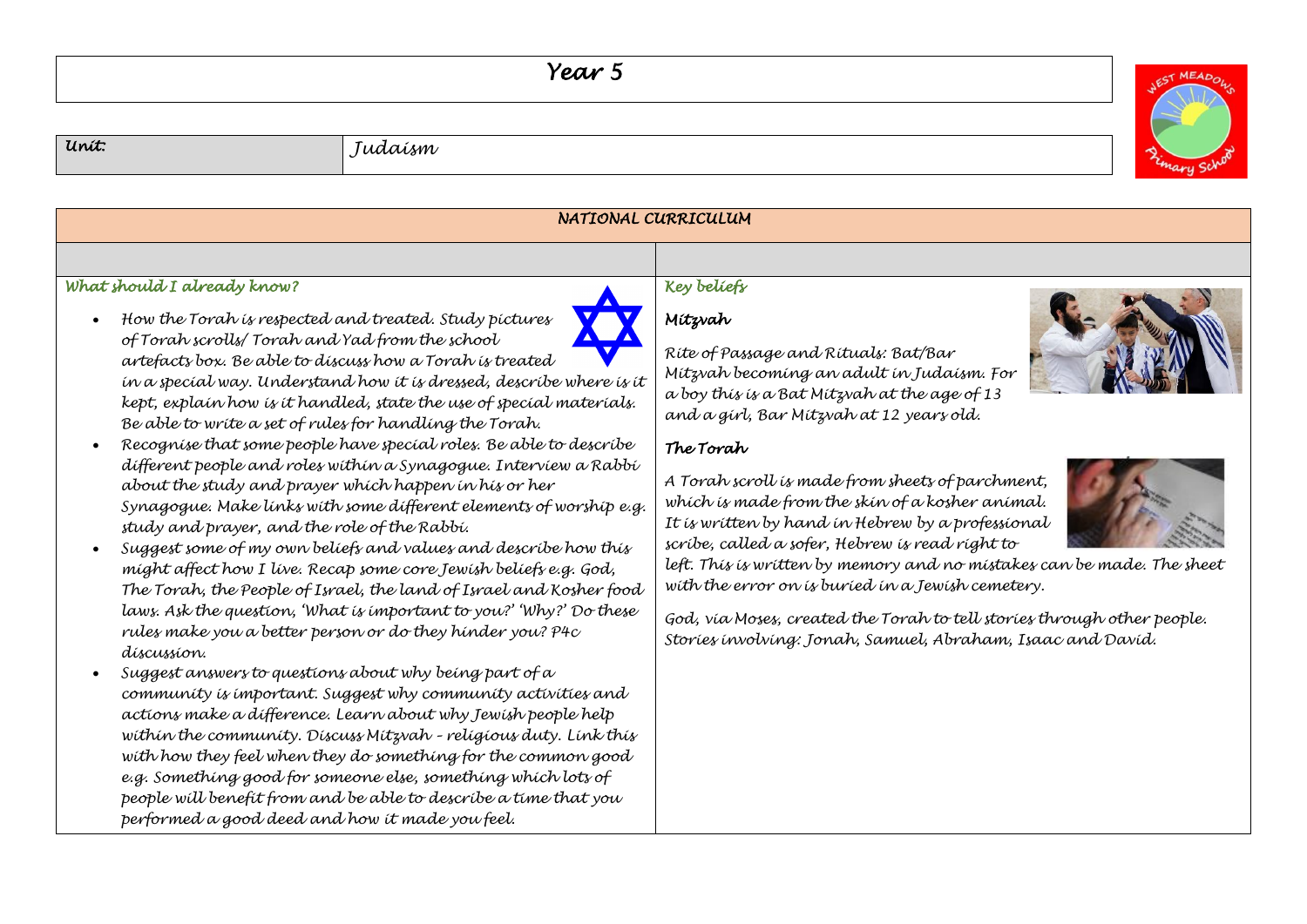## *Sukkot*

*size clip or hear the story behind Purim. Understand how Jewish people celebrate this occasion. Describe the themes and feelings behind this festival. Reflect upon a time that you might have* 

## *What will I know by the end of this unit?*

*experienced similar feelings.*

• *Understand the care and effect in making something special. Explore artefacts - the Yad and the Mantle. Discuss why it is stored in the Ark. Make a Torah and describe the process of designing a special object.*

• *Be able to describe why sometimes are special for Jews watch a bite* 

- *Be able to describe the impact of Jerusalem on Jewish people today such as the housing of the Ark of the Covenant, the building of Solomon's Temple and the story of Judas Maccabees and the miracle of the candle oil which is celebrated at Hanukkah.*
- *Be able to describe the Synagogue as a place of worship and understand the Synagogue as a spiritual centre of community. Investigate what happens at the Synagogue including Shabbat service as well as community events.*
- *Describe why sometimes are special for Jews. Research about Sukkot. Be able to describe why this is a special time for Jews and how they celebrate. Make a Sukkot den in groups of 6 in the wild walk or a shoe box Sukkah.*
- *Understand what does a Sukkah need? Understand why Jewish people build Sukkahs. Recognise why Jewish people are thankful at Sukkot.*

*Sukkot is the Jewish harvest festival. ... The shelters were not very strong so the Jews had to rely on God to protect them. Today, Jews remember that God protected and cared for their ancestors in the desert. Some Jews build sukkot in their garden with their families.*